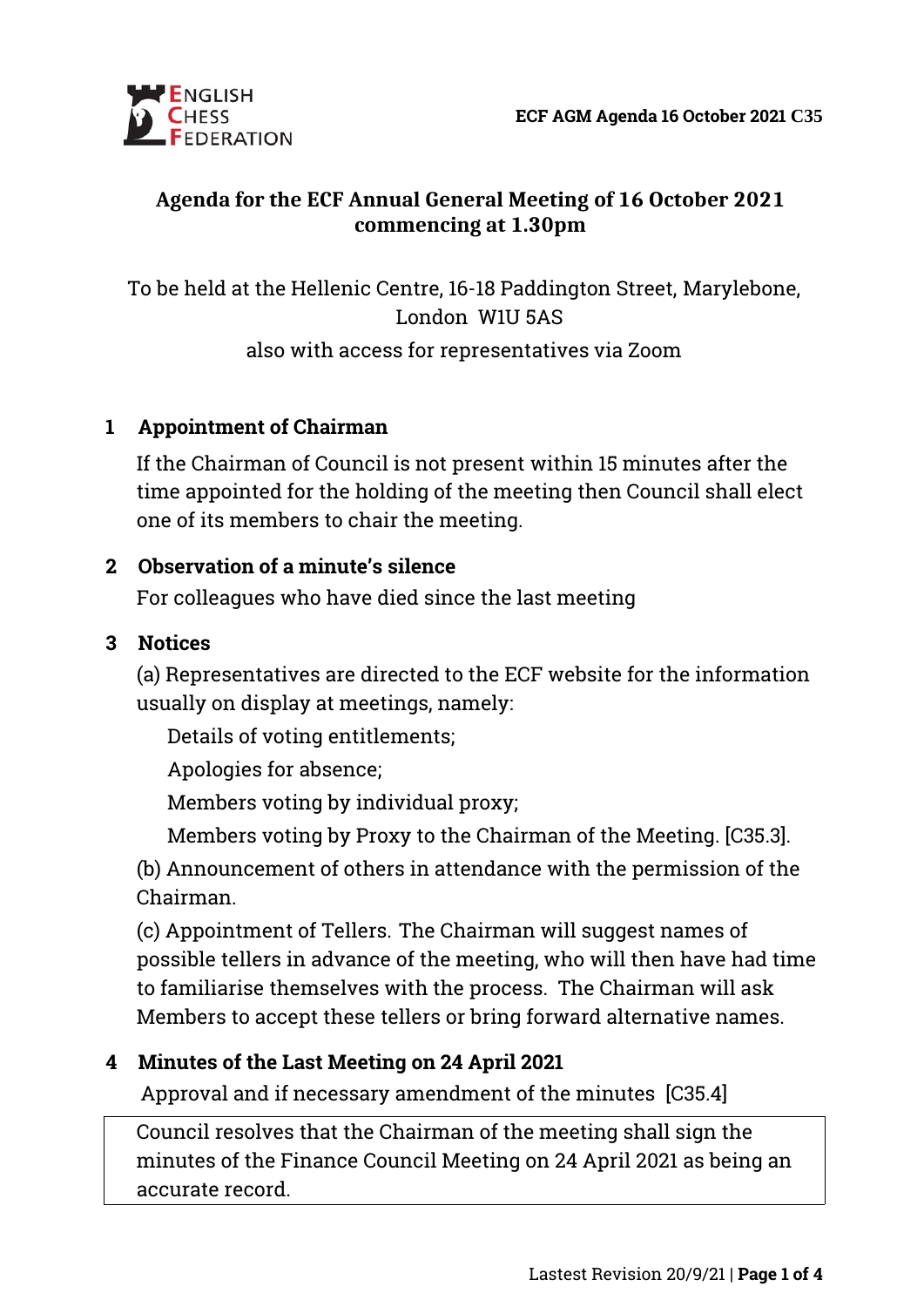

### **5 Matters Arising from these Minutes and not otherwise on the agenda.**

### **6 To receive and approve the following reports:**

- (a) The Board of Directors' Report [C35.6a]
- (b) Report from the Non-Executive Directors [C35.6b]
- (c) The Strategy Statement and Business Plan [C35.6c]
- (d) The Report of the Governance Committee [C35.6d]
- (e) The Report of the Finance Committee [C35.6e]

# **7. To receive and approve the Audited Accounts for the year 2019-20**

# **8 Elections**

(a) President

# **Dominic Lawson**, standing for re-election

(b) Chief Executive

**Malcolm Pein**, nominated by Northern Counties Chess Union, Cumbria Chess Association, Durham County Chess Association, Yorkshire Chess Association, North East League, Barnet Knights, Chess Coaching Services, Northumbria Chess Masters, Northumbria Junior Chess Association, South Tyne League, South Lakes Congress, Gold Direct Members Representative Lorin d'Costa, Gold Direct Members Representative Rob Willmoth, Silver Direct Members Representative Tim Wall, Bronze Direct Members Representative, Aga Milewska, Bronze Direct Members Representative Chris Skulte

**Mike Truran**, standing for re-election and also nominated by Director of Finance, Director of Home Chess, Director of Junior Chess, Midland Counties Chess Union, Oxfordshire Chess Association, Warwickshire Chess Association, Hull and District Chess Association, South East Lancashire League, Stockport Chess League, Stockport Rapidplay League, Torbay League, Warrington & District Chess League, 4NCL, Kidlington Congress, Ribble Congresses, Scarborough Chess Congress, Witney Congress, Witney Rapidplay, Trustee Ray Edwards, Platinum Direct Members Representative David Eustace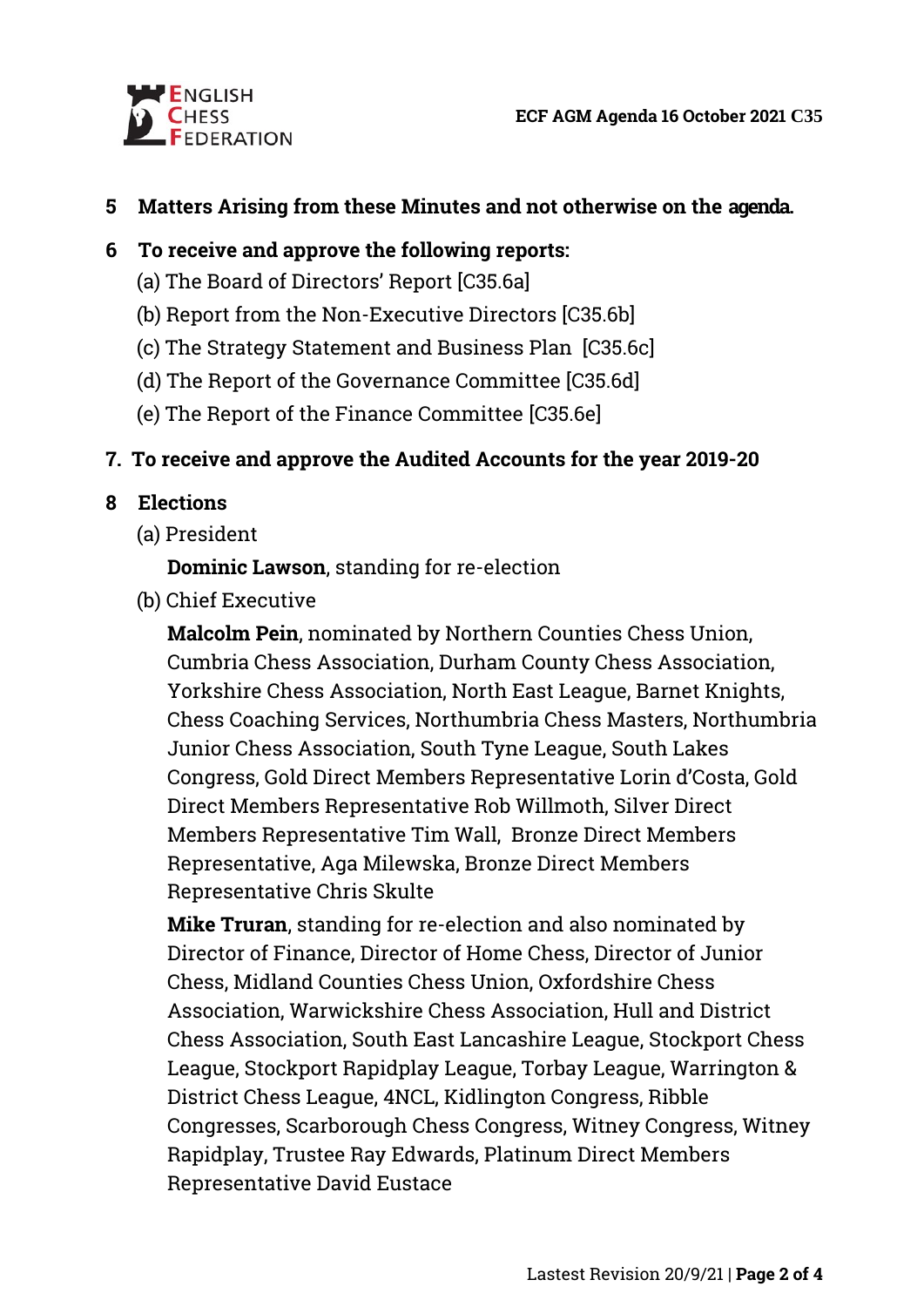

### (c) Director of Junior Chess

**Alex Holowczak**, standing for re-election and also nominated by The Chief Executive, Director of Home Chess, Director of Junior Chess, Midland Counties Chess Union, Warwickshire Chess Association, South East Lancashire Chess League, Stockport Chess League, Stockport Rapidplay League, Torbay League, Warrington & District Chess League

(d) Director of Women's Chess

**Aga Milewska**, nominated by Northern Counties Chess Union, Durham County Chess Association, North East League, Northumbria Chess Masters, Northumbria Junior Chess Association

(e)Director of Events

**Shohreh Bayat**, nominated by The Chief Executive, Director of Home Chess, Director of Junior Chess, Midlands Counties Chess Union, Warwickshire Chess Association, South East Lancashire League, Stockport Chess League, Stockport Rapidplay League, Torbay League

(f) Chairman of Council

Michael Farthing, standing for re-election

(g) FIDE Delegate

**Malcolm Pein**, standing for re-election

(h) Chair of the Governance Committee

**Chris Fegan**, nominated by the Director of Women's Chess **Robert Stern**, standing for re-election

#### **9 Appointment of Auditor**

The reappointment of Watson Associates of East Sussex will be proposed

### **10 Ordinary Resolution proposed by the Director of International Chess and the Director of membership**

Council requests the PIF Trustees to work with the Board to simplify the ECF/BCF structure and to ensure that the PIF Funds, while remaining under their stewardship, are transferred to the ECF and not to other organisations or charitable trusts without an explicit vote authorising this by Council and the agreement of the Board.